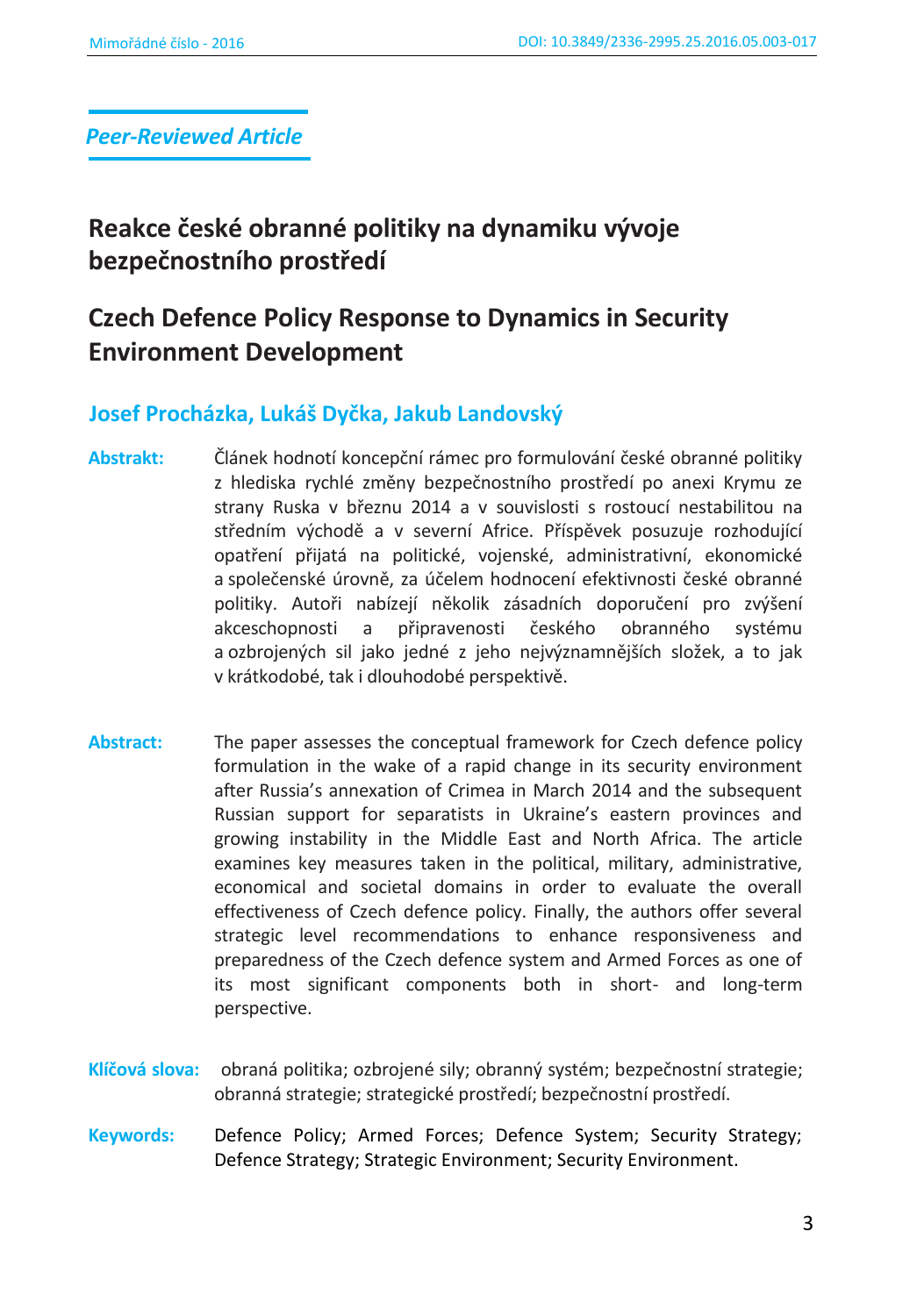### **INTRODUCTION**

The authors of the paper argue that the Czech Republic and its allies must be ready for predictable and prepared for unexpected situations once it comes to safeguarding of their defence and security. It might have been easy to say but rather difficult to ensure. In this context the Czech Republic has instituted a number of significant measures in response to the rapid change in its security environment after 2014. More assertive Russia and radical Islamism as a main source of terrorism and lately also migration wave as one of the spill over effect of conflict in Syria have remained in the centre of the Czech defence policy attention since 2014. The authors' point of departure is, however, that none of these phenomena are entirely new. Each of them alone is merely a projection of a long-term evolution rather than any kind of revolution and surprise. The fact that these situations with security implications for NATO, Europe and the Czech Republic occurred simultaneously is what really is significant and this naturally evoked the necessity to reconsider the effectiveness of our defence policy and the way it is implemented.

On the surface it may only seem, that amid the growing dynamics in the strategic environment the Government of the Czech Republic has adopted several strategic documents and policies<sup>1</sup> as an orchestrated effort with its NATO allies. But strategic documents alone are only a "tip of the iceberg" of our response. Nevertheless, these documents create the conceptual framework for the whole range of measures in order to enhance the Czech defence and security provision both in short- and long-term timeframe.

Methodologically, this article is inspired by the so called Copenhagen School of Security Studies in terms of examining defence policy issues in a broader context by using interrelated sectors or categories.<sup>2</sup> Thus this article aims at identifying and assessment of undertaken measures in the effort of the Czech defence policy adaptation which will be divided into the following categories based on their characteristics: (1) political; (2) military; (3) administrative; (4) economical, and (5) societal. Furthermore, the authors' ambition is to offer their view on the way ahead in those areas in order to promote discussion on the future course of action of the Czech defence policy evolution. Conceptually, this text is put in context of long-term adaptation of the Czech defence policy after 1989.

#### POINT OF DEPARTURE - CZECH DEFENCE POLICY IN 2016 1.

Czech Defence Policy has been subject to adaptation since the end of Cold War. The Czechoslovak military in November 1989 was a completely different sort of organisation than we can witness today. It was an instrument serving entirely the purpose of the communist regime.<sup>3</sup> It was built and prepared to fulfil a grand strategy

Security Strategy of the Czech Republic 2015; The Long Term Perspective for Defence 2030; Concept of the Czech Armed Forces 2025.

<sup>&</sup>lt;sup>2</sup> Barry Buzan, Ole Wæver, Jaap de Wilde. Security: A New Framework for Analysis. 1998. https://books.google.cz/books/about/Security.html?id=j4BGr-Elsp8C&redir esc=y

<sup>&</sup>lt;sup>3</sup> 82 % of professional soldiers were members of the Communist Party.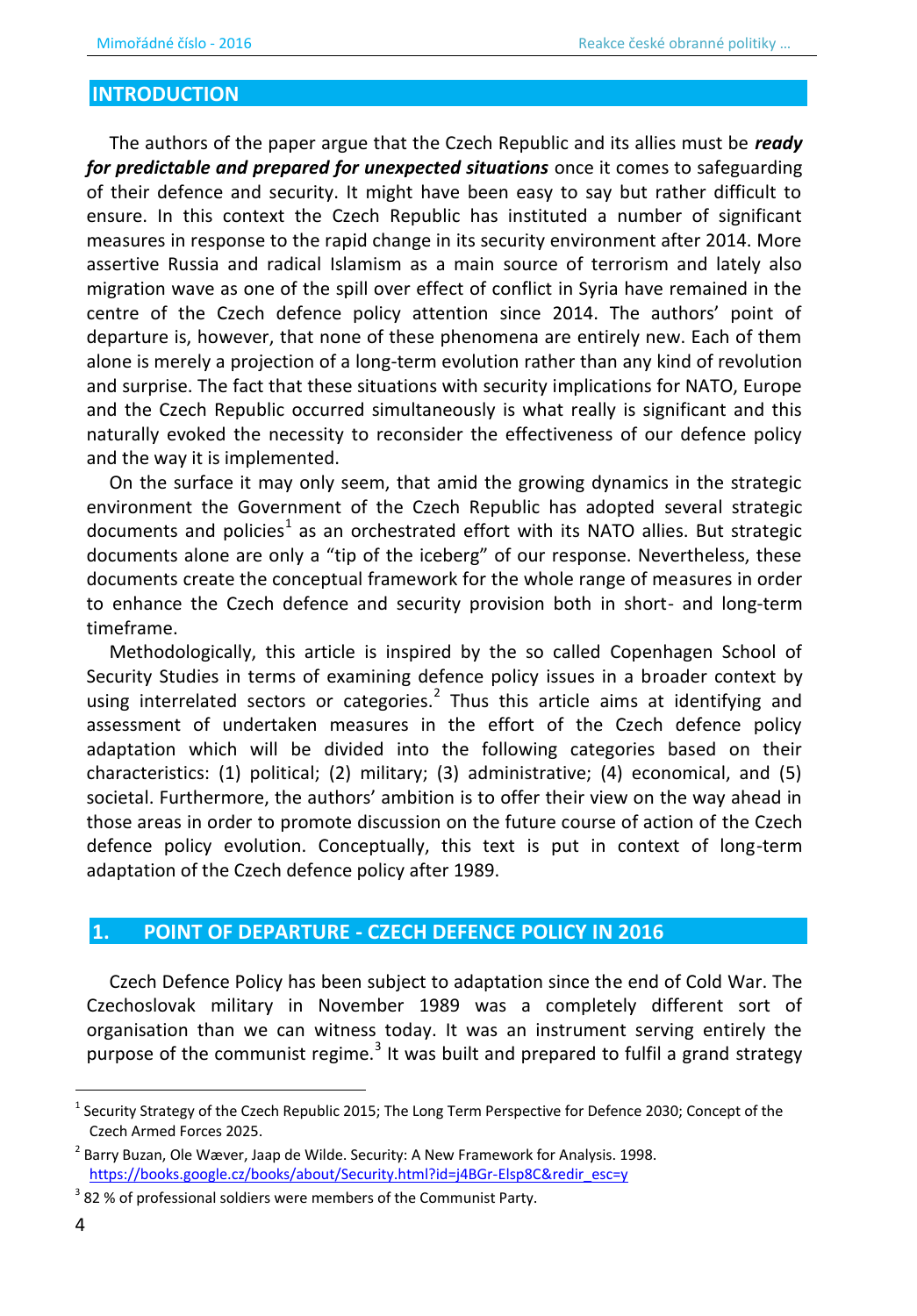with predominantly offensive objectives of potential superpowers' conflict accompanied most likely with a massive employment of nuclear weapons. Robust military potential<sup>4</sup> was kept in a high readiness mode supported by building-up plans in order to mobilize all state resources in case of war both in terms of personnel and material. In addition, the state owned economy was also organised in the way which would allow sustaining the war time military structure operating under the operational concept of high intensity military confrontation. From this perspective, it was a complex task for the new political leadership and military senior representatives after 1989 to ensure that the new style of military organization is created and in the same time it will be fit for the purpose under the new political circumstances and in a different strategic context.<sup>5</sup> During the last 26 years following the end of the Cold War, Czech Armed Forces as well as Defence Policy went through numerous and seemingly never-ending reorganizations. Two of the most significant milestones were reached in 1999 (NATO membership) and later in 2004 (full professionalization of the Armed Forces).

Nowadays, the Security Strategy of the Czech Republic from 2015 provides the fundamental conceptual framework for formulation and execution of foreign, defence and internal security policy.<sup>6</sup> The Security Strategy clearly states that the main concern of the Czech Republic Government is economic and social development. However, one of the most significant preconditions for its prosperity today and in the future is a credible provision of security of its population, credible collective defence, fully operational defence arrangements for ensuring our sovereignty and territorial integrity and open access to foreign markets and trades with vital raw materials.

The Czech defence policy is traditionally the main focal point of the document called Defence Strategy.<sup>7</sup> This document was not updated since 2012. It defines three pillars on which the Czech defence policy is currently based. These are: (1) responsible approach by the state to the defence and international commitments (collective defence); (2) capable armed forces; and (3) national defence as a civic duty.<sup>8</sup> While the Defence Strategy may be seen as already outdated (in 2016) due to its time of creation, the three pillars are without any doubt valid in the long-term perspective and constitute a significant contribution to conceptual and holistic defence thinking.

Besides the strategic context Defence Strategy especially defines political-military ambitions for the development of the Czech Armed Forces (CZAF) which basically describe the size of the forces which can be deployed into operations.

Based on the situation these can be:

 $\overline{\phantom{0}}$ 

- [1] In the case of an armed conflict which threatens the sovereignty and territorial integrity of the Czech Republic, **all forces and assets** of the CZAF are employed, including an option to invoke conscription.
- [2] For NATO Article 5 collective defence, the Czech Republic provides land and air

<sup>4</sup> In 1989 the personnel strength of Czechoslovak Armed Forces was 120 thousand military and 80 thousand civilians.

<sup>&</sup>lt;sup>5</sup> Comparing quantitative and qualitative parameters of Czechoslovak respectively Czech Armed Forces 1989 and 2016 one can argue that military potential of Czech Republic was reduced approximately 10 times.

 $^6$  Security Strategy of the Czech Republic, Prague 2015. ISBN 978-80-7441-007-9. Available at: [http://www.mzv.cz/file/1483514/Security\\_Strategy\\_CZ\\_2015.pdf](http://www.mzv.cz/file/1483514/Security_Strategy_CZ_2015.pdf) 

 $7$  The Defence Strategy of the Czech Republic, Prague 2012. Available at: [http://www.army.cz/images/id\\_8001\\_9000/8503/STRATEGIE\\_an.pdf](http://www.army.cz/images/id_8001_9000/8503/STRATEGIE_an.pdf) 

<sup>&</sup>lt;sup>8</sup> The Defence Strategy of the Czech Republic, Prague 2012.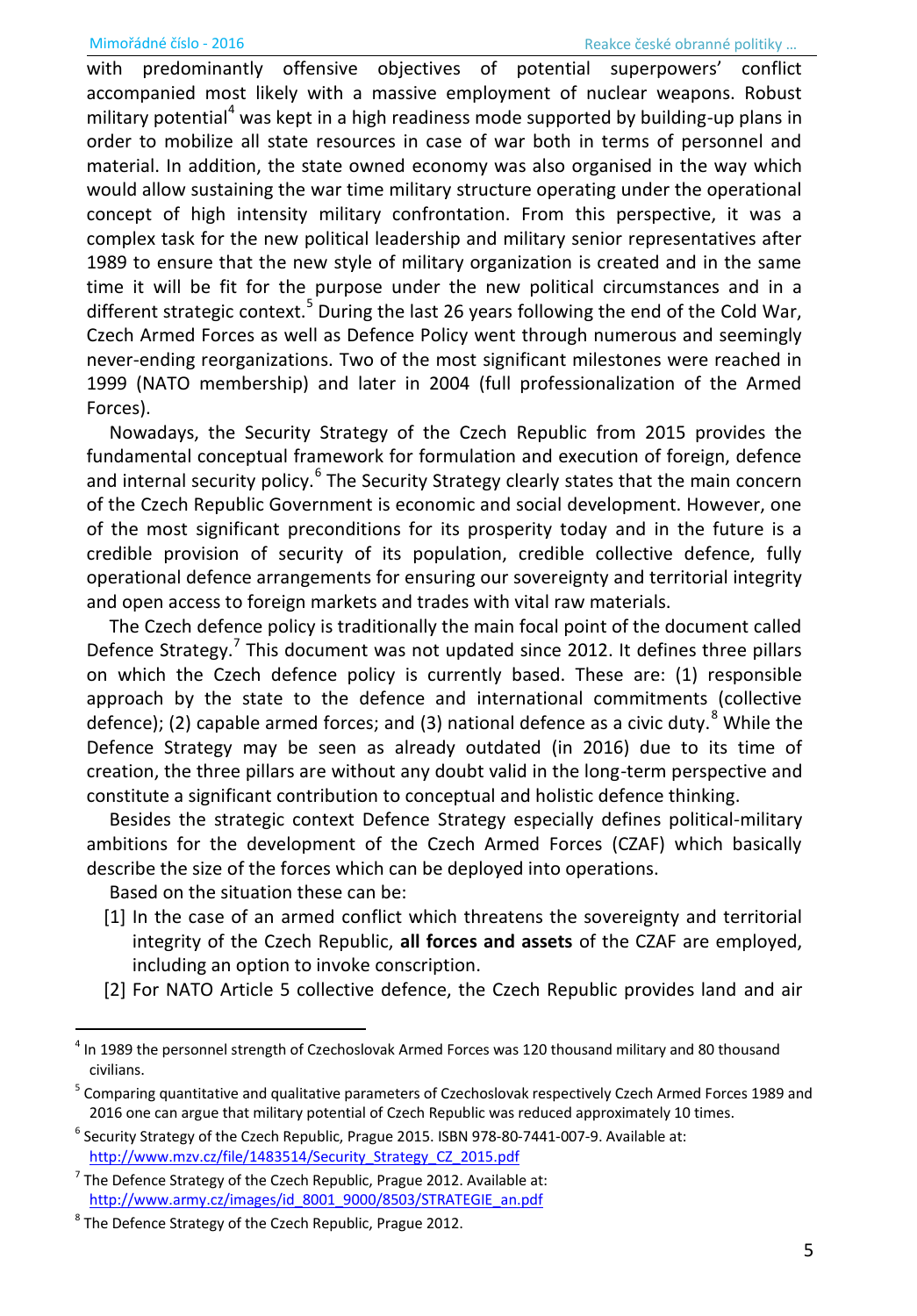forces earmarked to that effect in the framework of the NATO Defence Planning Process. Their core element consists of **a brigade-size task force** formed on the basis of a mechanised brigade.

- [3] Subject to a given situation, the Czech Republic is able to concurrently or gradually assign the following forces and assets for international crisis management operations: a) a **land battalion task force**, or an air force equivalent, **rotated after a six-month** period; as part of this deployment, the CZAF are able to provide a multinational task force command element for up to twelve months; b) **a company-size** land or air task force **rotated after a sixmonth** period; c) **a battalion-size task force** assigned **for high readiness stand-by arrangements** of NATO (NATO Response Force) or the EU (EU Battle Group).
- [4] The Czech Republic is also able to contribute to additional operations with specialised forces or expert teams, including but not limited to the Special Operations Forces and mentoring and training teams.<sup>9</sup>

Judging by the size of forces which could be deployed under the terms of Defence Strategy, it seems that **level of Czech political – military ambition is not precisely defined** and in the same time **not tailored to the growing demand on military capability**. Even despite significant change of our security landscape and attitudes of political elite towards defence, these ambitions remain still valid and as such require thorough reconsideration in due time.

To be more specific, there are two most significant deficiencies in our politicalmilitary ambition we can observe. The first one is the battalion size task force offered for crisis response operation under non - Article 5 scenario. The Czech Republic should be able to do more under current circumstances. It should offer a brigade level task force as it was stipulated in the Defence Strategy 2008.<sup>10</sup> The reason for that is clear. NATO still has great value in an unstable world, including that as an anchor for Britain as it prepares to leave the European Union. As always, this value - the value of the whole - depends on the commitments of the individual nations to deliver on their promises.<sup>11</sup>

The second one and even more significant is the high level of ambiguity when it comes to the scope of forces expected to defend our country - the so called "all **available forces".** However, no one knows for sure what it means in reality. What are the quantitative parameters on which the development of the CZAF in this case should be focused? What command and force structure is actually required for providing credible defence capability for defending the country (of course) in the context of the collective defence arrangement? Frankly speaking, the Czech Republic does not have a solid and sound answer to these questions, yet. Given the unfavourable security situation this ambition should be specified sooner rather than later. A window of

l

<sup>9</sup> DYČKA, Lukáš; MIČÁNEK, František. Challenges in the process of creating long-term strategic documents within the Czech Republic's defence sector. In: The Complex and Dynamic Nature of the Security Environment. Buchurest: "Carol I" National Defence University, Centre for Defence and Security Strategic Studies, Bucurest, Romania, 2013, p. 167-173. ISSN 2285-8415.

 $10$  The Military Strategy of The Czech Republic, Prague 2008. Available at: [http://www.army.cz/assets/files/5819/The\\_Military\\_Strategy\\_of\\_the\\_Czech\\_Republic-2008.pdf](http://www.army.cz/assets/files/5819/The_Military_Strategy_of_the_Czech_Republic-2008.pdf) 

<sup>&</sup>lt;sup>11</sup> Keeping NATO Relevant and United. *The New York Times.* July 15, 2016. Available at: [http://www.nytimes.com/2016/07/15/opinion/keeping-nato-relevant-and-united.html?smid=tw](http://www.nytimes.com/2016/07/15/opinion/keeping-nato-relevant-and-united.html?smid=tw-nytopinion&smtyp=cur&_r=1)[nytopinion&smtyp=cur&\\_r=1](http://www.nytimes.com/2016/07/15/opinion/keeping-nato-relevant-and-united.html?smid=tw-nytopinion&smtyp=cur&_r=1)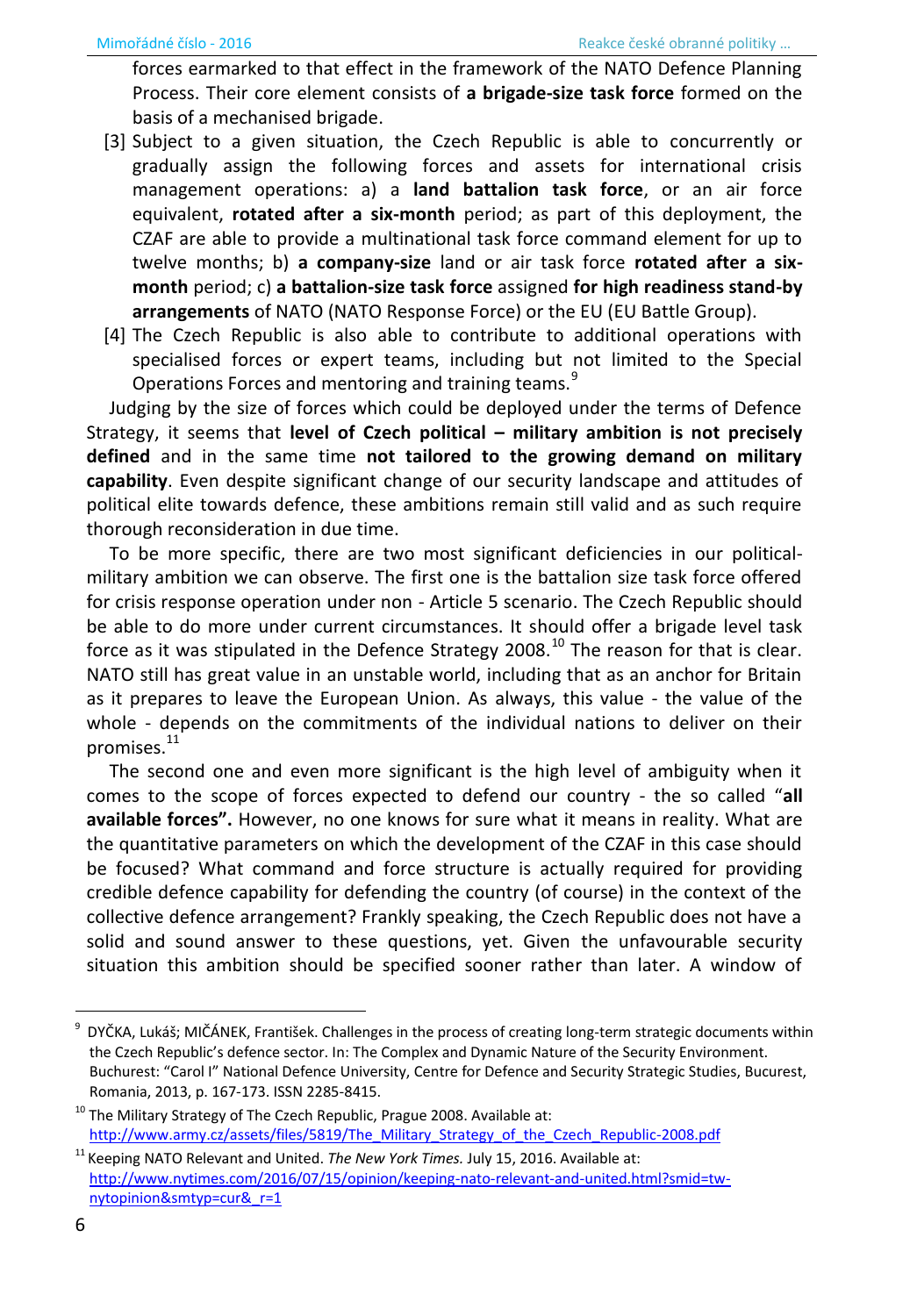opportunity will be open this year with the ministers of defence invitation on elaboration of the new operational concept of the CZAF - for the purpose of this text "Cap Stone Concept".<sup>12</sup> This kind of document should provide inevitably more clarity on the two following critical questions. Firstly, how the potential employment of the CZAF might look like? Secondly, what are the capabilities in quantitative and qualitative terms required to make these employments successful?

Based on a comprehensive analysis of the Czech defence policy $^{13}$  we can argue that the current Defence Strategy interprets a **legacy of rather questionable resource driven strategy to safeguarding defence** and provision of defence sector necessary capability.<sup>14</sup> It does not deal adequately with the increasing urgency of security challenges, accepts insufficient financing for defence and is willing to accommodate even the high operational risks stemming from moribund defence sector capabilities and its overall rather unsatisfactory performance.<sup>15</sup>

The impact of resource driven kind of defence strategy applied in more than two and half decade is the long-term underfinancing of defence, insufficient performance of the defence sector and declined of the armed forces capabilities of almost all European allies. Shrinking defence budgets and the increasing costs of defence capabilities prevent many allies from meeting their allocated capability targets, thus widening the capability gap between US and the European allies.

The CZAF were not saved from these developments. The CZAF capabilities are considerably constrained by understaffed structures, insufficient training, aging equipment and infrastructure and limited scope of stock (especially ammunition).<sup>16</sup>

## **2. POLITICAL DOMAIN**

 $\overline{\phantom{0}}$ 

After 1993 the Czech defence policy and military strategy were built on the assumption that direct military attack against the Czech Republic and its allies is not

 $12$  Cap Stone Concept is a term used in NATO framework for a top level conceptual document communicating parameters and circumstances on the use of military power in future security and operational environment in order to fulfil political-military ambitions and rich political and military end state as defined in security and defence national strategies e.g. Department of the Army. *U.S. Army Cap Stone Concept*. TRADOC Pam 525-3-0. U.S. ARMY, 2012. Available at[: http://www.tradoc.army.mil/tpubs/pams/tp525-3-0.pdf](http://www.tradoc.army.mil/tpubs/pams/tp525-3-0.pdf) 

PROCHÁZKA, Josef; JANOŠEC, Josef; TŮMA, Miroslav. Obranná politika Československé a České republiky *(1989-2009). Praha: Ministerstvo obrany - Prezentační a informační centrum (PIC MO), 2010, 230 p. ISBN 978-*80-7278.

<sup>&</sup>lt;sup>14</sup> PROCHÁZKA, Josef. Adaptation of the Czech Republic Defence Policy - Lessons Learned. Security and Defence, 2015, vol. 6, no. 1, pp. 15-28. ISSN 2300-8741.

<sup>&</sup>lt;sup>15</sup> Performance of defence sector is subiect to periodical assessment within the MoD and NATO regular planning cycle. Performance is evaluated by MoD on annual basis through Report on Defence Provision and by NATO biannually in the process named as National Plans Evaluation. Performance is usually assessed across the functional areas (doctrines, organisation, training, material, leadership, personnel, facilities, interoperability) and against the strategic objectives and key tasks. There is enough evidence on strengths and weaknesses in the overall performance of Czech defence sector, many of them communicated in media. Gabal put like this: *f* We have been feeding cat and now she should start catching mouse again and we are surprised she is not *able to do it anymore'.* Available at[: http://zpravy.idnes.cz/odnaucili-jsme-kocoura-zrat-hajil-gabal-navrh](http://zpravy.idnes.cz/odnaucili-jsme-kocoura-zrat-hajil-gabal-navrh-pridat-2-miliardy-armade-12a-/domaci.aspx?c=A151118_110832_domaci_kop)pridat-2-miliardy-armade-12a-/domaci.aspx?c=A151118\_110832\_domaci\_kop

White Paper on Defence 2011 in reaction to the dramatically shrinking defence budget proposed many unpopular changes in terms of termination of some non-essential military capabilities. White Paper on Defence 2011. Available at: [http://www.mocr.army.cz/assets/en/ministry-of](http://www.mocr.army.cz/assets/en/ministry-of-defence/whitepaperondefence2011_2.pdf)[defence/whitepaperondefence2011\\_2.pdf](http://www.mocr.army.cz/assets/en/ministry-of-defence/whitepaperondefence2011_2.pdf)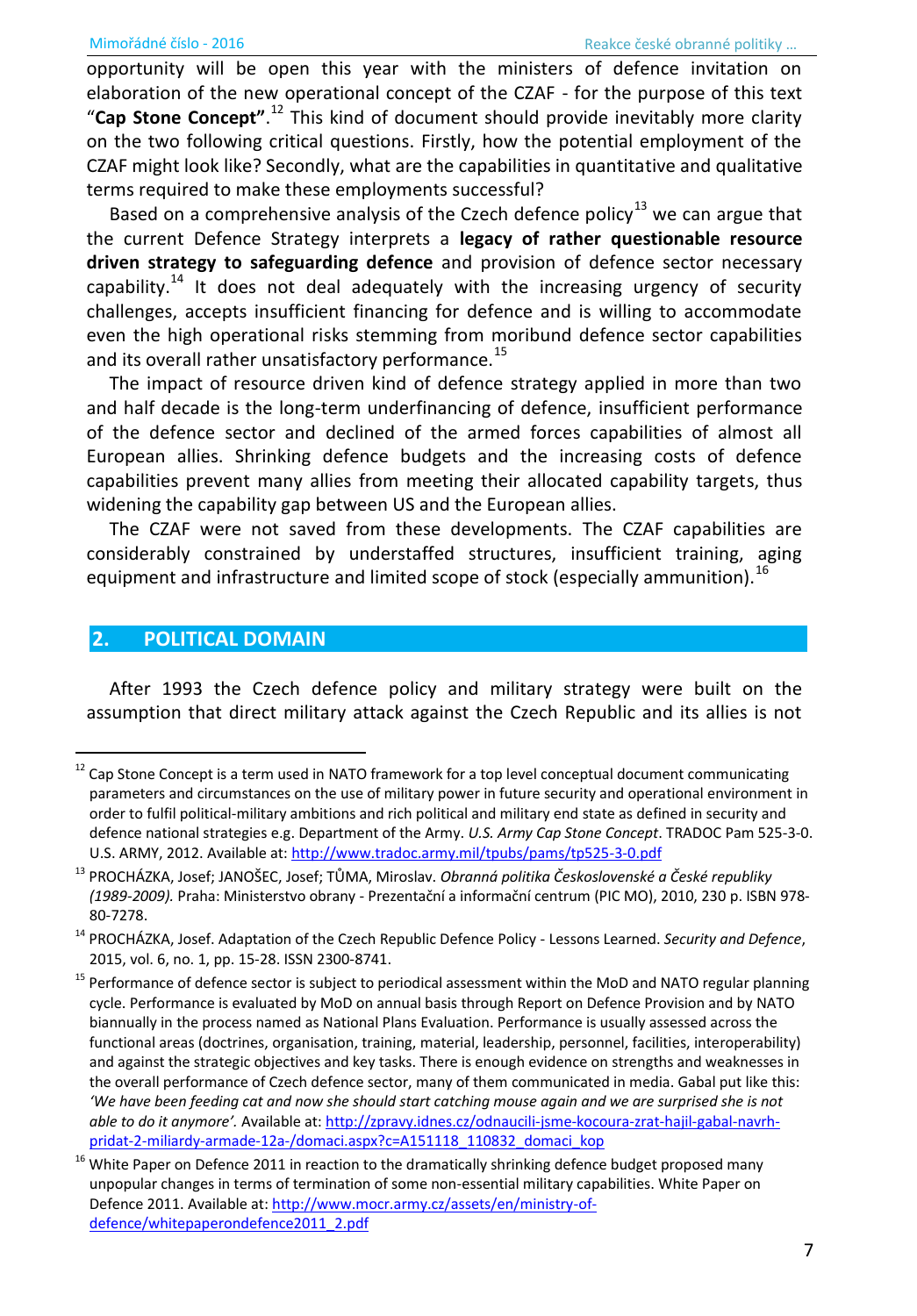probable and it will be easily predictable, which would make preparation for such situation easier. Today the situation evolved. Lessons learned from the current armed conflicts in Georgia 2008 and especially the Russian aggression in Ukraine in 2014 proved that the growing instability of strategic environment and its unpredictability require more prudent approach to defence provision.<sup>17</sup>

The aforementioned change of the security environment served as a wakeup call for political elites both on the international and national levels. The Alliance responded by the Wales Summit Declaration<sup>18</sup> with measures such as Readiness Action Plan, Defence Investment Pledge, etc. As this is not the main scope of this article, details may be omitted. More importantly after the long period of rather relaxed attitudes to defence issues the Czech political leadership has begun to change its political mind-set and took action.

Firstly, the renewed conceptual framework has been established by adopting several strategic documents. These include The Long Term Perspective for Defence 2030; Concept of the Czech Armed Forces 2025 and Concept Development on Services 2025, while more documents are in the process of preparation e.g. National Armament Strategy, Strategy for Defence Industry Support etc.

The underlining theme of all of these documents is that the risk of direct military attack on the Czech Republic remains low - nevertheless, the possibility that some of the NATO or EU allies might be confronted with an immediate military threat cannot be ruled out. In this situation the Czech Republic might be called on to fulfil its collective defence commitments.

In addition the probability that the Czech Republic will be involved in the military kind of confrontation at NATO periphery is increasing and time for effective - the most likely - multinational reaction is significantly shortened (weeks or months - not years).

In order to establish once again the required equilibrium between objectives ("Ends") and resources ("Means"), in 2014 the Chairmen of the coalition parties of the Czech government signed the Agreement on ensuring defence of the Czech Republic, the goal of which is the stabilization of the country's defence budgets in the future 10 years. The defence expenditures were supposed to be progressively increased to reach 1.44% GDP in 2020<sup>19</sup>, which is a promising - but still inadequate - commitment, given the NATO recommendation to spend 2% GDP on defence.

These assumptions and already adopted conceptual framework provide demanding political guidance for the defence sector and development of the CZAF capabilities. The question which remains to be answered is if there is a strong **political will** to support the political guidance with adequate resources in longer perspective. Thus defence and military deserve stability and predictability to plan the necessary measures and implement them on time, on budget and within the required parameters. The next elections in 2017 will show the true commitment of the Czech political leadership and political parties' integrity in terms of defence and security provisions. Defence policy should not become a subject of political competition in modern democracy.

<sup>&</sup>lt;sup>17</sup> Martin P. NATO, Russia on "colision course": A new Cold War guide. The Globe and Mail. July 9. 2016.

<sup>&</sup>lt;sup>18</sup> Wales Summit Declaration, 2014, http://www.nato.int/cps/en/natohq/official\_texts\_112964.htm

<sup>&</sup>lt;sup>19</sup> Czech Coalition Agreement. 2014. http://www.army.cz/en/ministry-of-defence/newsroom/news/czechgovernmental-coalition-sign-agreement-on-the-progressive-increase-of-the-defence-budget-101455/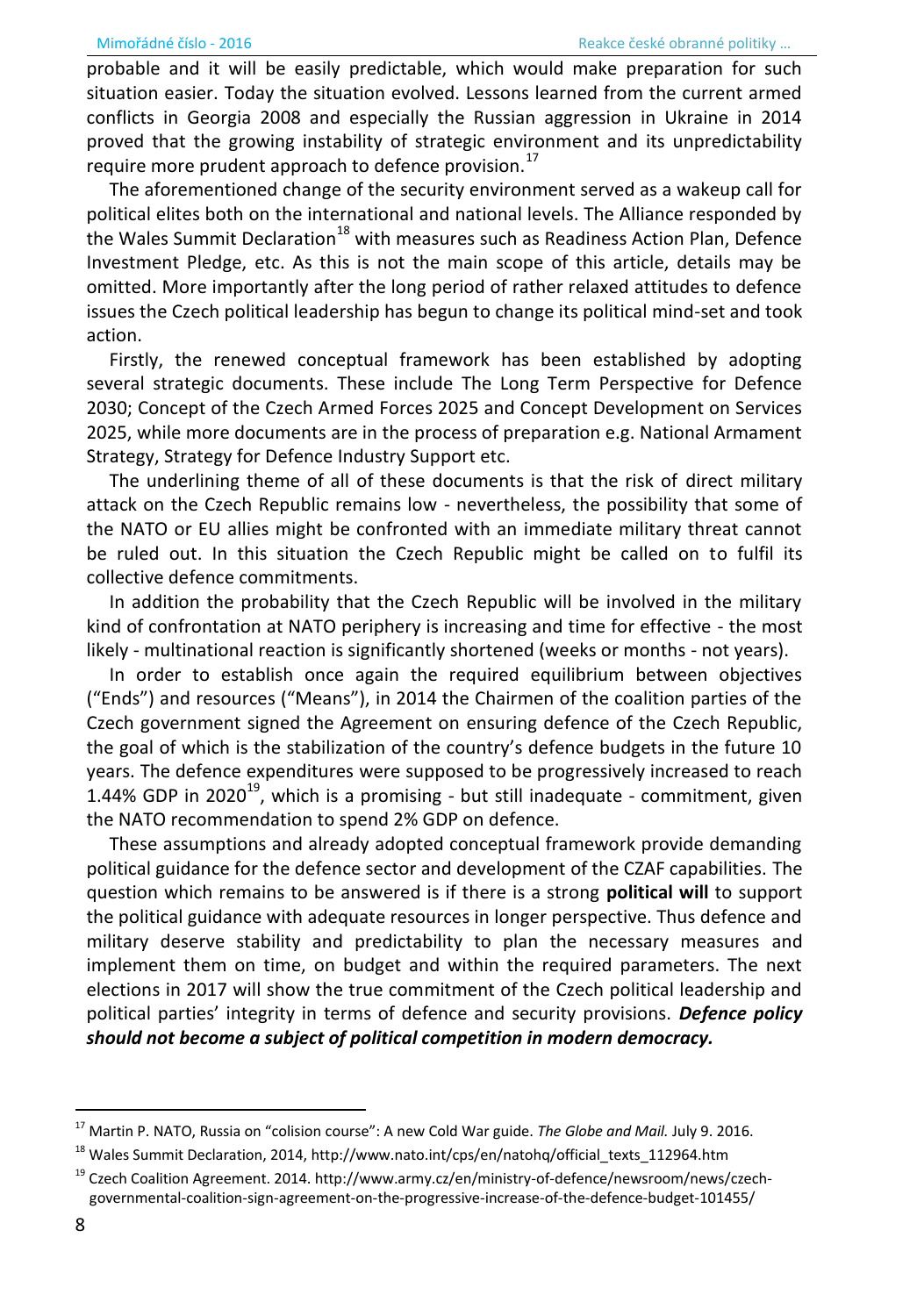#### 3. **MILITARY DOMAIN**

In any case the new political guidance has significant military implications because it puts the armed forces in different conceptual framework - from "light" expeditionary sort of capabilities to the "heavier" capability with adequate fire power and protection for high intensity military confrontation. However this shift is far from easily achievable, because the focus on expeditionary operations was heavily favoured by political elites at least since 2007<sup>20</sup> and as a result it has also become firmly rooted in the strategic documents. It is no surprise that it also had a profound influence on military acquisitions (IVECO and DINGO armoured vehicles etc.). For example the White Paper on Defence from 2011 stated that the development of capabilities should focus on "commitment to material and equipment that will most likely be deployed in operations"<sup>21</sup>.

In response to this no longer valid approach and under the changed security premises the Czech Republic needs balanced and credible military capabilities within well performed defence sector including fast political decision making, mobilisation of all available resources and ensured security of supply. Furthermore, the new political guidance significantly increases requirements on preparedness and readiness. In this context, rapid augmentation of the existing professional Armed Forces is of utmost importance.

Different set of strategic assumptions influence the way the CZAF might be employed in order to mitigate a wide spectrum of potential security risks and defend the country's vital and strategic interests.<sup>22</sup> The CZAF are required to fulfil a whole range of military operations ranging from high intensity warfare (such as collective defence against external attack) to Support of Integrated Rescue System in crisis situations.

The mission and main tasks of the CZAF are well set out in the Act No. 219/1999 Coll., on the Czech Armed Forces and they stem from NATO and EU membership. In addition to that a capability development process of the CZAF is oriented by the political - military ambitions and multinational commitments, e.g. capability targets as an outcome of the NATO Defence Planning Process.

The military response to political tasking embraces two strands of actions: (1) Support to NATO immediate reaction to Russia activities and (2) Long-term adaptation of the Czech Armed Forces Capability.

#### The First Strand of the Short-Term Actions  $3.1$

In practical terms the Czech Republic supports the implementation of the decisions made during the Newport summit, with the Readiness Action Plan (RAP). At this moment the Czech Republic envisages providing a special operation unit and an airborne unit (roughly 150 personnel in total) with two days "Notice To Move" into the

<sup>&</sup>lt;sup>20</sup> Armed Forces ready to enhance its expeditionary capabilities. Idnes.cz, 2007, http://zpravy.idnes.cz/armadachce-zvysit-sve-expedicni-schopnosti-fmm-/zpr\_nato.aspx?c=A071031\_212201\_zpr\_nato\_inc

White Paper on Defence. 2011. http://www.army.cz/assets/en/ministry-ofdefence/whitepaperondefence2011\_1.pdf

<sup>22</sup> Concept of the Czech Armed Forces 2025. MoD, Prague 2015. Available at: http://www.mocr.army.cz/images/id 40001 50000/46088/KVA R ve ejn verze.pdf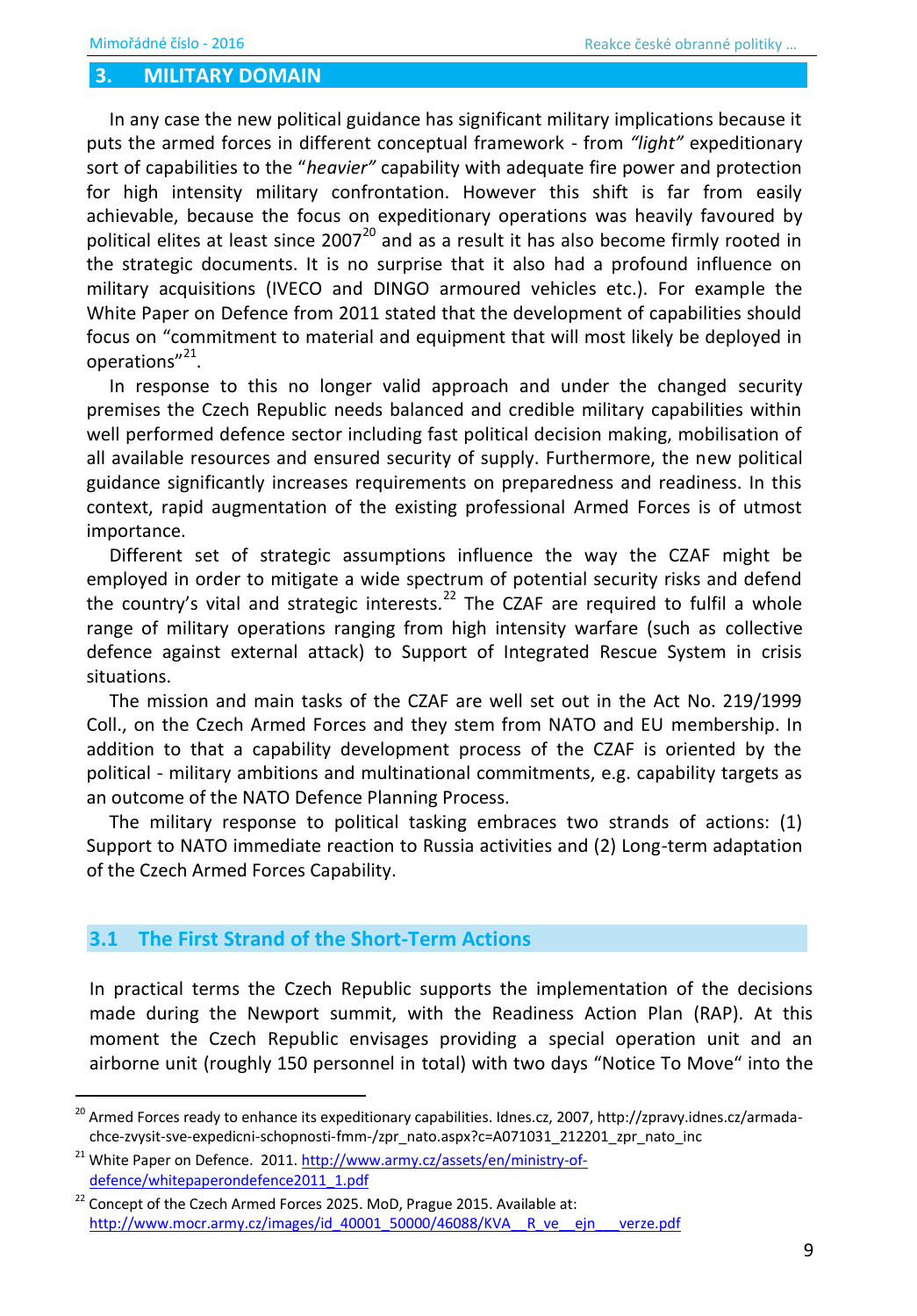so called Very High Readiness Forces (VJTF). Further contributions will be considered once the VJTF concept is specified in NATO.<sup>23</sup> The CZAF also increased assignments of units to NRF (over 800 soldiers in 2016). Nearly 300 soldiers are deployed in the NATO Resolute Support mission in Afghanistan, EU mission in Mali, etc. We will also participate in the so called Forward Presence in East Europe.

Capacity building with partner nations such as Irag, Jordan or Ukraine (providing ammunition, training teams or logistics) is also increasing as well as our solidarity with allies (Baltic Air Policing or additional Air Policing mission over Iceland freeing Canadian Air Forces for mission against the so called Islamic state in 2015).

### The Second Strand of the Longer-Term Adaptation

Domestic military reaction includes more long-term measures such as formation of new units (143<sup>rd</sup> Supply Battalion at Lipník nad Bečvou or Special Forces Support Centre in Olomouc etc.). The future ambition is to balance the capabilities of both existing combat brigades (4<sup>th</sup> and 7<sup>th</sup>) in order to create a brigade level task force on the principle of modularity to ensure flexibility.

In terms of the CZAF capability development the Midterm Plan is approved and only about 11% of defence budget in average will be invested in the modernisation effort which is well under the promised level of 20% of defence budget allocated to military investments. As for the material procurement, surprisingly not much has happened since 2014. But future armed forces will be less focused on expeditionary operations thus requiring heavier "hardware" and firepower. Several such projects were envisaged mainly in the Concept of the Czech Armed Forces 2025. The replacement of BMP-2 vehicles, procurement of mobile radars, close air support capabilities and NATO caliber guns just to name a few.

The essential component is "man power" which faces not only negative demographic trends (addressed in a separate chapter) but also constrains in the field of education and training. On the national level exercises currently rarely exceed the battalion level and mobilization mechanisms have not been checked for over two decades.

An ambitious plan is designed to recruit high number of professional soldiers (1800) new soldiers in 2016 and 2000 in 2017) as well as members of active reserves (to reach 5000 in 2025 - currently less than 1300 positions are filled). Currently over 5000 positions are not filled - some units are only at the 65% level of manning.

A critical requirement in the military domain is the ability to identify capability needs both in short- and long-term perspectives and to advocate their importance and criticality for effective operational deployments to our political leadership and all taxpayers. Furthermore, the military must be able to develop functional operational requirements which will serve as a critical guide for the acquisition process. We need to strengthen our defence planning and established sound process addressing uncertainty and unpredictability (variety of planning situation and scenarios),

DYČKA, Lukáš; MIČÁNEK, František. Czech Republic in NATO - From Admiration to Reliance. In: Proceedings International Scientific Conference Strategies XXI: The Complex and Dynamic Nature of the Security Environment. Bucharest, Romania: "Carol I" National Defence University - Centre for Defence and Security, 2014, pp. 253-259. ISSN 2285-8318.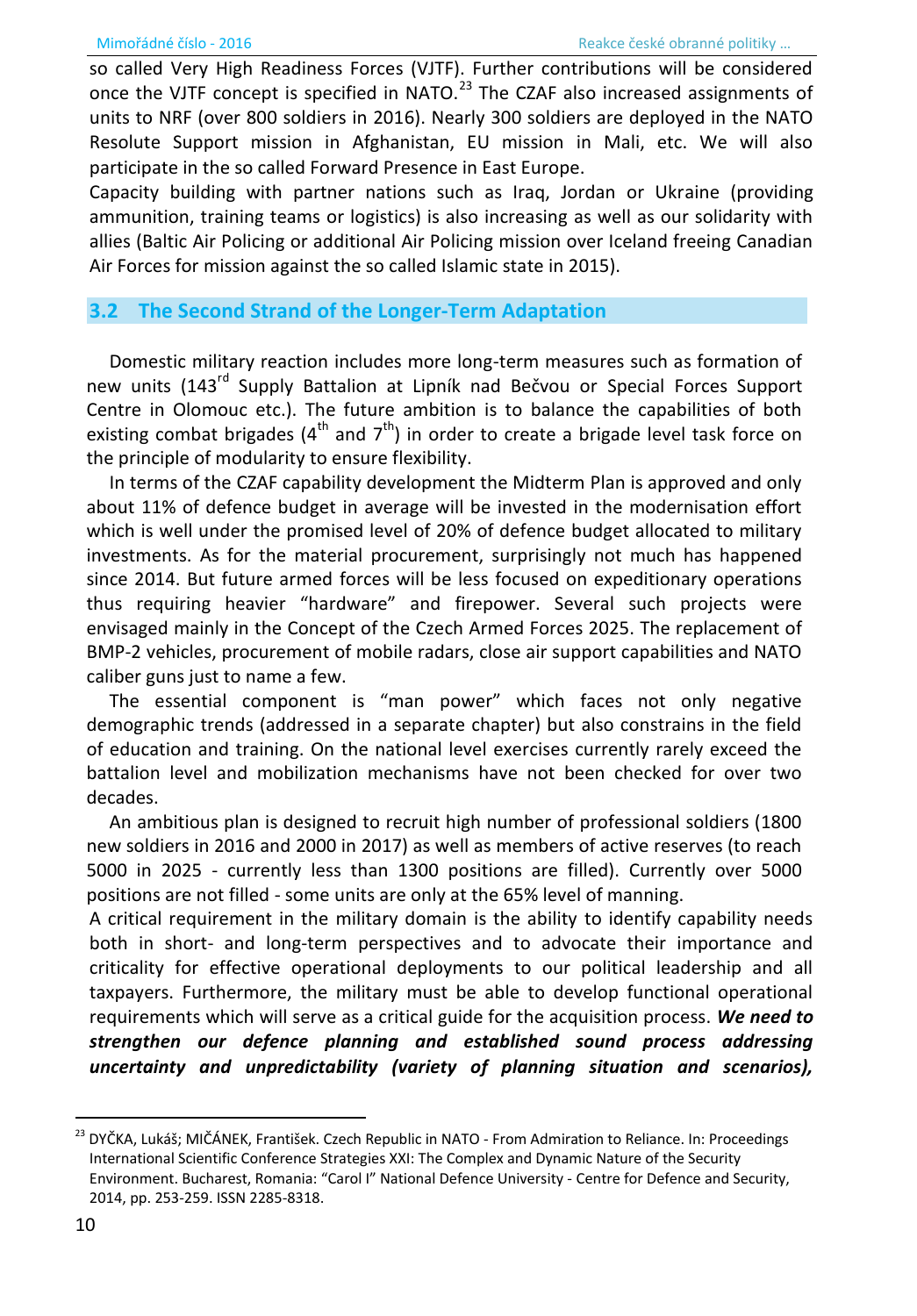### constrained resources (prioritisation and risks management) and long- time delivery of capabilities (long-term planning timeframe).

It is obvious that the peacetime defence posture and readiness of the CZAF must allow for building up a credible war time command and force structure and enhancement of national security and defence system capability and capacity including protection against cyber threats and misleading propaganda (addressed in the following chapters).

#### 4. **ADMINISTRATIVE DOMAIN**

In the area of security and defence provision the administrative domain encompasses the president, parliament, government as well as all local government bodies and municipalities responsible for safeguarding the security of the population and the defence of the country. Nevertheless, this article focuses on the internal MoD functions and structures. Lately it can be argued, that one of the underlining topics in the defence sector administration is the growing feeling that times when various reforms were implemented chiefly in order to deliver savings, is inevitably over. Strengthening effectiveness and performance should be the order of the day. However, it doesn't mean wasting. Strong public oversight of tax-payers money must be ensured through enhanced transparency and accountability.

The current MoD structure is therefore an outcome of several reorganisations conducted during the last few years. The principle that "structure follows function" was notably breached in creation of two separate divisions in the area of armaments and cooperation with the defence industry. The structure was also modified after the Act No. 234/2014 (Law on State Service) was passed. Notably it introduced the position of a state secretary who is supposed to stabilise civilian servants and minimise the influence of political fluctuation in MoD. In addition, positions of political deputies of the minister were replaced by strictly non-political members of state service, but so far in reality these positions are held by the same people as before.

The fundamental function for implementation of defence policy goals is acquisition. This function has deteriorated during the years of economic austerity. Processes were not adapted properly and personnel competencies gradually declined. The New Armament Strategy is in the process of elaboration. It aims at implementing best practices - smart acquisition, sound project management and proper management of life cycle. Preferred principle for material procurement is "Government to Government". It should minimise corruption and create additional security guarantees following the proverb "By buying our weapons, you also buy our friendship".

The second most significant function is the human resource management. It should be able to implement personnel policy in its complexity and to guarantee skilled and motivated people for each function as stipulated in the Act No. 221/1999 (Law on Military Service). New career management system for professional soldiers should deal with understaffed command and force structures, lack of motivation, declining knowledge, inadequate age structure of military personnel.

#### 5. **ECONOMICAL DOMAIN**

In the European context, after the end of Cold war for more than two decades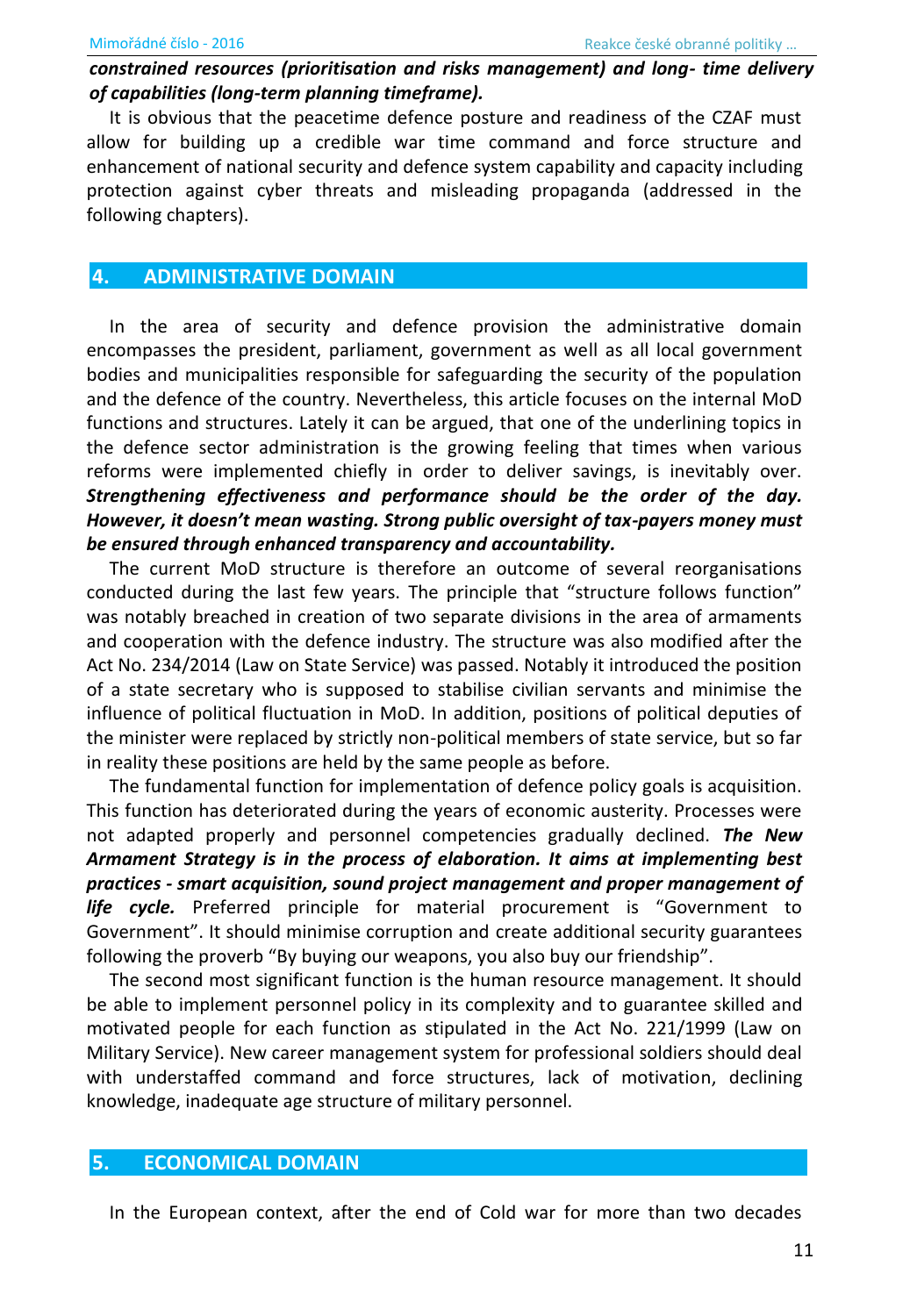economic interests prevailed over defence issues and the peace dividend was taken irresponsibly especially in the time of economic austerity. As a result of political disinterest in military matters, the financial crisis after 2009 hit the defence sector severely. The following six years were dominated by budget cuts and most of European Ally armies were frequently seen as a source of money into such extend, that main political-military ambitions were virtually only to cut expenses.

In the Czech Republic this logic continued to prevail even up to the last elections - as illustrated in numerous debates before the 2013 parliamentary elections. The sharpest fall in expenses came in 2010 - when these dropped from 1.43% of GDP to just 1.29% in 2013. Interestingly this coincided with the new phase of the long-term documents development. The overall Czech defence budget was slashed from 2010 to 2014 by more than 30%. The bottom was hit in 2013 when defence expenditures amounted only to 42 billion CZK (1.08% of GDP) - again coinciding with the commencement of works on the Long Term Perspective for Defence 2030; Concept of the Czech Armed Forces 2025. This may seem that reforms are carried out only in times of scarcity - which implies that such elaboration of strategic documents is always about "downsizing" rather than "conceptual developing" of the armed forces.

Balancing the requirements and resources is still a well-known resource allocation dilemma. Nevertheless, the era of doing more with less has become obsolete by Russian annexation of Crimea and its role in the Ukrainian crisis afterwards. One of the potential effects is that the total global defence spending rose by 1% in real terms in 2015. It is the first increase since 2011. The world military expenditures were 1676 billion USD in 2015.<sup>24</sup>

Moreover, allocation of resources differs considerably even among the NATO nations. The European nations with the most powerful military e.g. UK, FR and DE indicate their intent to spend more on defence in the foreseen future to fulfil their defence pledge commitments made in Wales. On the other hand, smaller NATO European ally defence spending is still falling - albeit by meagre 1.3% annually. This does not apply to the Central/Eastern European NATO member states which increased their defence spending substantially by 13% in average. Yet, there are exceptions such as Poland which increased its defence budget by 22% in 2015. Thus, it seems that a new trend is set out in the Alliance. Whether this is a sign of NATO fragmentation remains to be seen. What is certain, however, this mismatch is a result of different threat perception among the allies that they face today.

To make this matter even more challenging, the European allies are under a climbing pressure from the US to spend the recommended 2% of their GDP on defence. The US alone allocates approximately 75% (in real terms 583 billion of USD) of total NATO defence expenditures.<sup>25</sup> The most often used argument is that in order to maintain solid transatlantic relations in the longer term the European pillar in NATO should do more for a credible collective defence and provide meaningful contribution to it.<sup>26</sup> Unfortunately, the cohesion of NATO is under risks, because widespread consensus has emerged in the United States that European allies fail to pay their share

<sup>&</sup>lt;sup>24</sup> Trends in World Military Expenditures 2015. SIPRI Fact Sheet, April 2016.

<sup>&</sup>lt;sup>25</sup> Defence News. US Army Pivots to Europe As Russian Threat Grows. February 15, 2016.

<sup>&</sup>lt;sup>26</sup> Odehnal, J. (2015). Military expenditures and free-riding in NATO. Peace Economics, Peace Science and Public Policy, 21(4), pp. 479-487.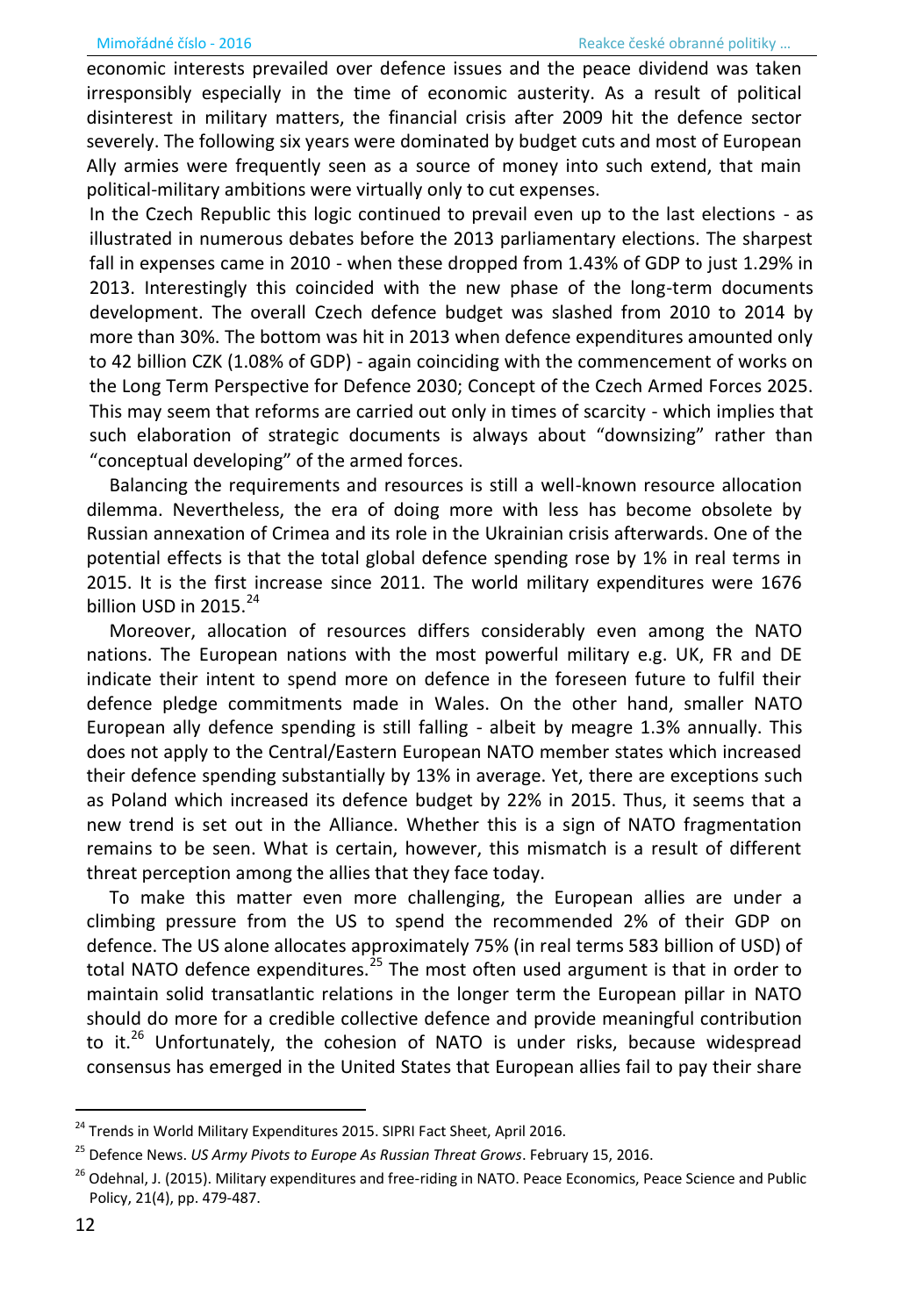when it comes to defence.

The noticeable discrepancy between positions of NATO and the Czech Republic regarding financing was noticed on Wales Summit in September 2014. The Wales Summit Pledge on Defence Investment stipulates commitment of member states to finally increase the defence spending targeting the 2% GDP level. There is indeed a consensus among the coalition parties in the Czech government signed in August 2014 to gradually increase our defence budget - but only to 1.4% of the GDP by 2020. This time period is not only quite distant, but it is after the next elections which may result in a different ruling coalition without any need to honour even the agreed level of 1.4% of GDP on defence.<sup>28</sup> In any case spending 2% of GDP on defence as requested by NATO is simply not going to happen any time soon.

But the amount of expenditures is only one part of the equation, the unhealthy structure of defence expenditures is the other. The so called 50/30/20 formula for defence expenditures, with 50 percent of the budget going for personnel costs, 30 percent for operations and maintenance, and 20 percent for modernization is the long term goal in the Czech Republic, but the planned proportions of defence budget in 2016 are  $56/33/11$ <sup>29</sup>. The positive trend is the reduction of personnel expenditures in the aftermath of the economic crisis which rose to staggering 62% in 2014. But even our 62% (in 2014) pale in contrast to several allied countries such as Portugal, Greece, Belgium or Italy where personnel costs are attacking 80% of their defence budget $^{30}$ which is a worrying trend. *Hard decision must be made in order to support the development of the most pressing capability gaps and priorities. In practice it means predictability of defence budget addressing the NATO requirement of 2% GDP including its healthy internal structure ensuring that 20% of defence budget will be freed up for modernisation of the aging military equipment and infrastructure, e.g. helicopters, artillery, air defence, radars, and armoured fighting vehicles. The capital investment is a strategic portfolio which requires long-term outlook up to 30 years, wider political consensus and public support.*

### **5.1 Security of supply**

 $\overline{\phantom{0}}$ 

While in 2015 the Czech Republic initiated an analysis of dependency of Allies on Russian equipment, its own security of supply poses unacceptable risk to our freedom of action. One of the objectives taken to mitigate this risk on the conceptual level is the newly prepared Strategy on Defence Industry Support which is currently being finalized (June 2016). Among other measures it introduces the concept of "Strategic Supplier" which will enjoy specific status in exchange for tighter control of its ownership, security of information, etc. In practice it means that such company could be directly awarded

<sup>27</sup> Mattelaer A., Revisiting the Principles of NATO Burden-Sharing. *Parameteres* 46(1) Spring 2016.

<sup>&</sup>lt;sup>28</sup> DYČKA, Lukáš; MIČÁNEK, František. Czech Republic in NATO - From Admiration to Reliance. In: Proceedings International Scientific Conference Strategies XXI: The Complex and Dynamic Nature of the Security Environment. Bucharest, Romania: "Carol I" National Defence University - Centre for Defence and Security, 2014, pp. 253-259. ISSN 2285-8318.

 $^{29}$  Rozpočet 2016. http://www.mocr.army.cz/images/id 5001 6000/5146/rozpo $-$ et  $-$  J 3 m.pdf

<sup>&</sup>lt;sup>30</sup> Defence Expenditures of NATO Countries (2008-2015). [http://www.nato.int/nato\\_static\\_fl2014/assets/pdf/pdf\\_2016\\_01/20160129\\_160128-pr-2016-11](http://www.nato.int/nato_static_fl2014/assets/pdf/pdf_2016_01/20160129_160128-pr-2016-11-eng.pdf#page=9) [eng.pdf#page=9](http://www.nato.int/nato_static_fl2014/assets/pdf/pdf_2016_01/20160129_160128-pr-2016-11-eng.pdf#page=9)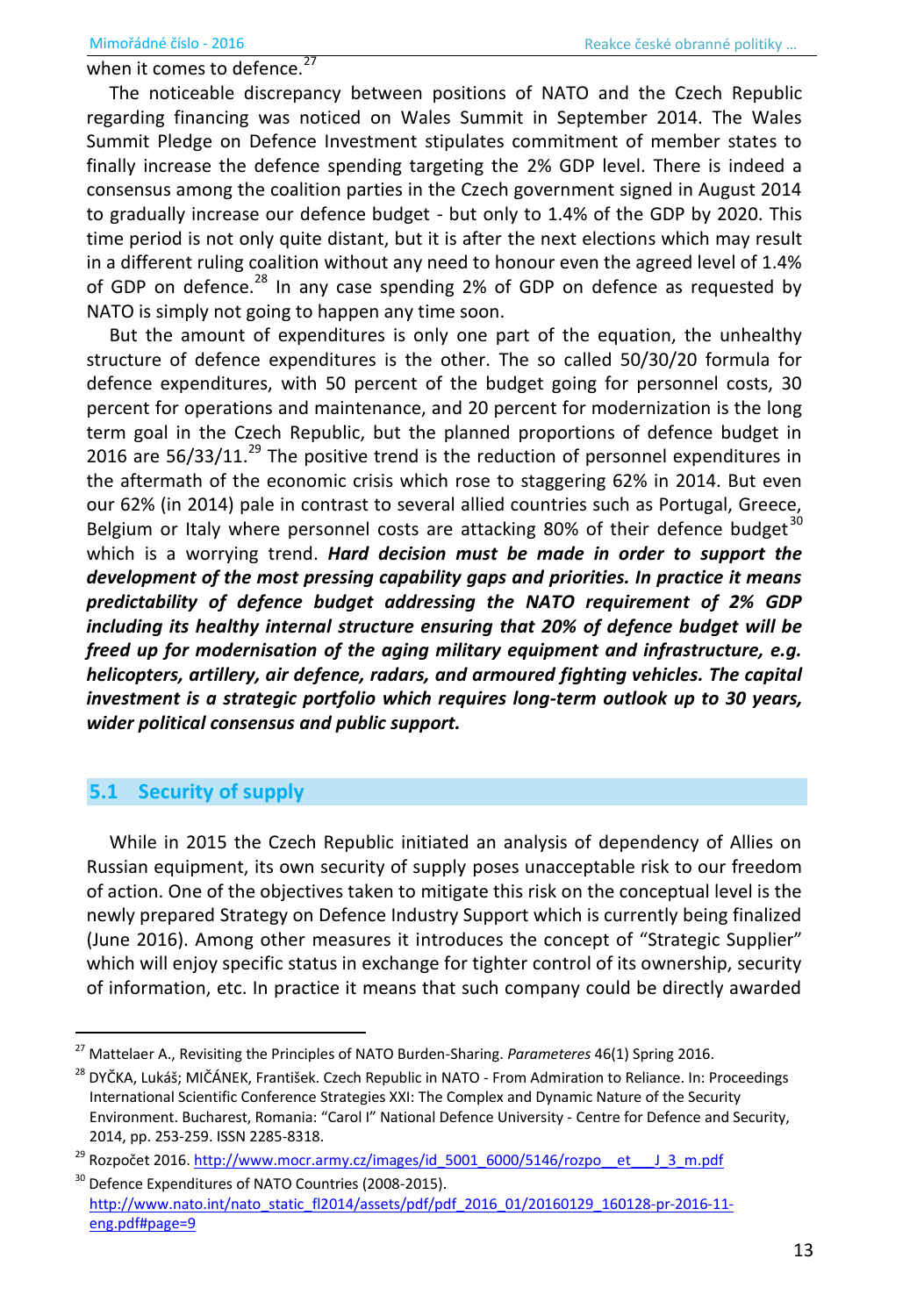contract for material without competition particularly in time of crisis and armed conflict or in the situation in which essential security interests of the state are at stake. Such approach is acceptable even under Article 346 of the Treaty on European Union and the Treaty on the functioning of the European Union.<sup>31</sup> On the more general level the perception of defence industry shifted from purely economic asset boosting national economy to defence instrument necessary for the CZAF support. The next logical step is to identify priority areas of defence industry competencies we need to keep and develop in the future.

# **6. SOCIETAL DOMAIN**

Technological models (and most discussions of "future war", RMA, etc. - heavily if not exclusively technology-driven) cannot describe the real wars which we have already experienced in the post-Cold War era. The courses of these wars have in fact been driven not by technology (which remains essentially a tool), but by the complex interplay among opposing sets of popular emotions, military skills, and political calculations. The defence potential of every state is traditionally based upon the Clausewitzian notion of trinity of "people, army, and government"<sup>32</sup>. While "army" and "government" were covered in the previous chapters, it is the societal domain that is often overlooked. And although a lot has been done on conceptual level for the armed forces capability enhancement, very little for the overall improvement of societal resilience. Several initiatives and programmes exist from the past - albeit with questionable results - such as the so called "Preparation of citizens for the defence of the state" (Czech abbreviation "POKOS"). Numerous other activities organized mostly by the CZAF are rather PR oriented (display "Bahna" or "Cihelna") and their potential to truly enhance societal resilience is limited. In order to make progress in this field interagency and complex approach is required, starting from primary school education. This approach, while generally accepted, bears legacy of pre-1989 period and as such it is hampered by its political sensitivity. By "resilience" we understand not only preparation for war itself in conventional terms, but also reinforcing awareness of society in the area of cyber space, social media and potential threat of enemy propaganda tools.

Strategic communication has been "reactive" rather than "proactive" in the past. The result is an alarmingly low knowledge of ordinary citizens about the defence sector. Only 20% of respondents in public survey were able to correctly guess the size of CZAF or defence budget. The natural outcome is that just 43% of respondents are willing to participate in defence of the country in case of war.<sup>33</sup> The Ministry of Defence currently commenced work on the Strategic Communication Concept. One of the key preconditions is that it will be orchestrated with other ministries, but naturally it is the Ministry of Interior that has the lead in this case.

<sup>&</sup>lt;sup>31</sup> Article 346 TFEU. Available at: http://ec.europa.eu/internal\_market/publicprocurement/docs/defence/more\_on\_defence\_procurement\_en. pdf

<sup>&</sup>lt;sup>32</sup> Christopher Bassford and Edward J. Villacres. Reclaiming the clausewitzian trinity. Available at: https://www.clausewitz.com/readings/Bassford/Trinity/TRININTR.htm

<sup>&</sup>lt;sup>33</sup>"Armáda a veřejnost 2015" - Ministry of Defence.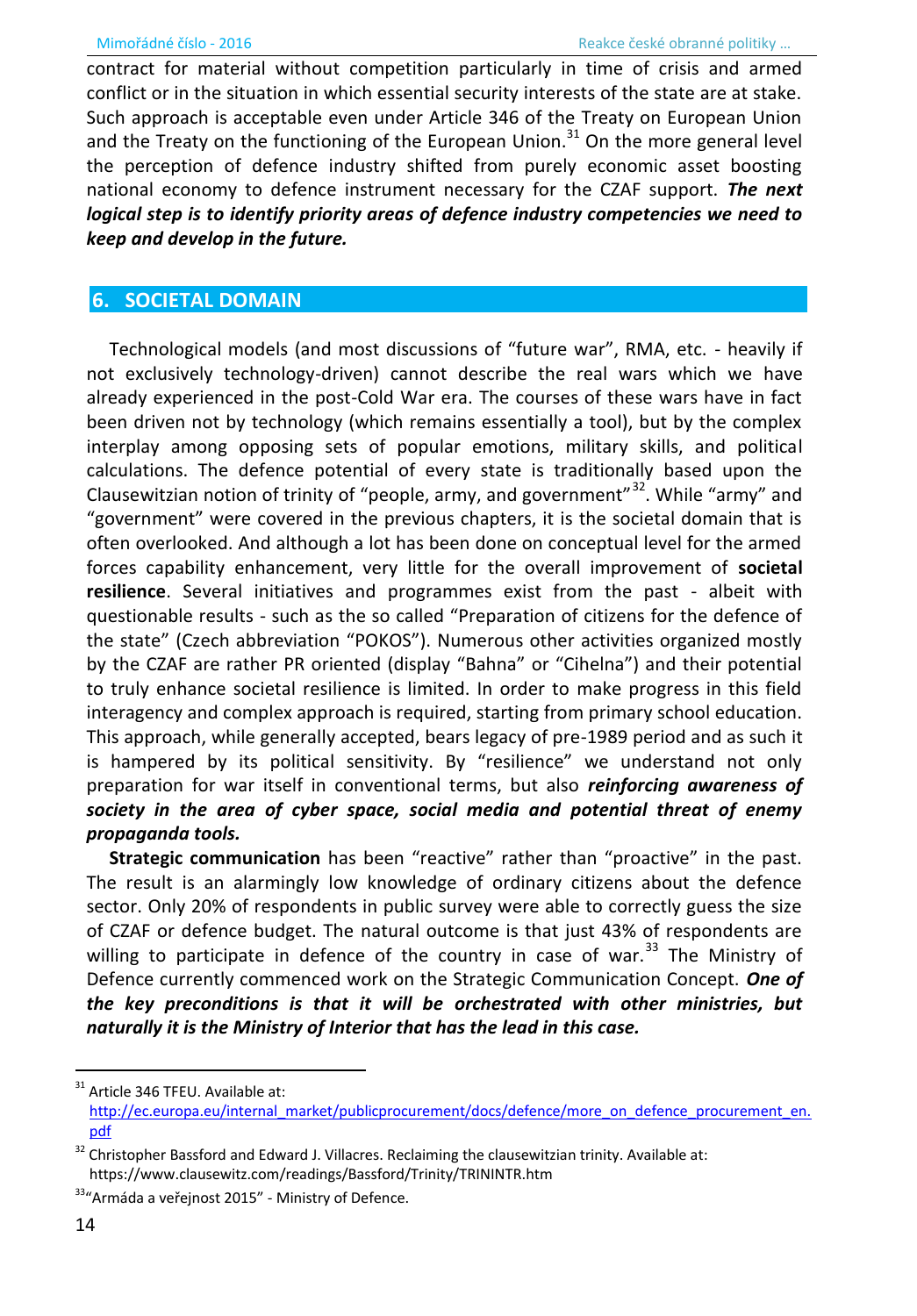An inherent part of potential scenario is also a hybrid kind of activities targeting the countries' cyber space.<sup>34</sup> Allies will likely agree during a summit meeting in Warsaw in 2016 to designate cyber as an official operational domain of warfare, along with air, sea, land, and space. Cyber security capability that the Czech MoD is going to maintain and develop will embrace passive, preventive and reactive measures.<sup>35</sup> Critical capability gap within the C2 domain includes also a secured line of communication in integrated national and multinational information environment which we are still unable to resolve effectively.

Despite the acknowledgment that societal resilience, cyber and strategic communication are essential elements of the Czech Republic defence capability, more needs to be done conceptually. Additionally, we should allocate more resources toward these areas and institutionalise holistic approach - clear responsibilities and organisational arrangement should be established. It seems that stove piping is not the ideal way forward because it would again create an unacceptable risk to our defence provision. Simply, we need more multinational, inter-agency, inter-services coordination and cooperation on the horizontal level in the system to achieve synergies.

Furthermore, there are several potential risks stemming from the nature of the societal domain. Firstly, the aging population and limited physical fitness of the young population constitute a heavy burden for the CZAF. Lowering overall physical requirements is undoubtedly the road to hell. More flexible recruitment policy is needed. Solution might lie in the tailored approach matching requirements to the character of the supposed soldier assignment. Additionally, in time of the growing economy the CZAF are competing with the police and fire rescue service on labour market over the same pool of candidates.

The second, even more strategically relevant, issue is the defective linkage between the professional armed forces and the rest of our society. The Czech MoD should capitalise on the positive attitude of our society do the CZAF in this regard. Even though currently 61% of population of the Czech Republic believe in the ability of the CZAF to defend successfully its sovereignty $36$ , only around one fifth of our citizens is actively seeking information about the armed forces. Thus it can be argued that for large majority of population armed forces remain mostly invisible. The motivation to join armed forces is not only question of salary and benefits but mainly that of prestige and visibility.

*The armed forces must reach out to the Czech young population in a more proactive way, e.g. social media and modern forms of communication.* 

 $\overline{a}$ 

<sup>&</sup>lt;sup>34</sup> At NATO Summit in Warsaw cyber space was recognised as a domain of operations in which NATO must defend itself as effectively as it does in the air, on land, and at sea. Cyber defence is part of NATO core task of collective defence. In: Warsaw Summit Comuniqué. Issued by the Heads of State and Government participating in the meeting of North Atlantic Council in Warsaw 8-9 July 2016.

<sup>&</sup>lt;sup>35</sup> The Long Term Perspective for Defence 2030. Prague 2015. Available at: http://www.army.cz/images/id 8001 9000/8503/THE LONG TERM PERSPECTIVE FOR DEFENCE 2030.pdf

<sup>&</sup>lt;sup>36</sup> "Armáda a veřejnost 2015" - Ministry of Defence.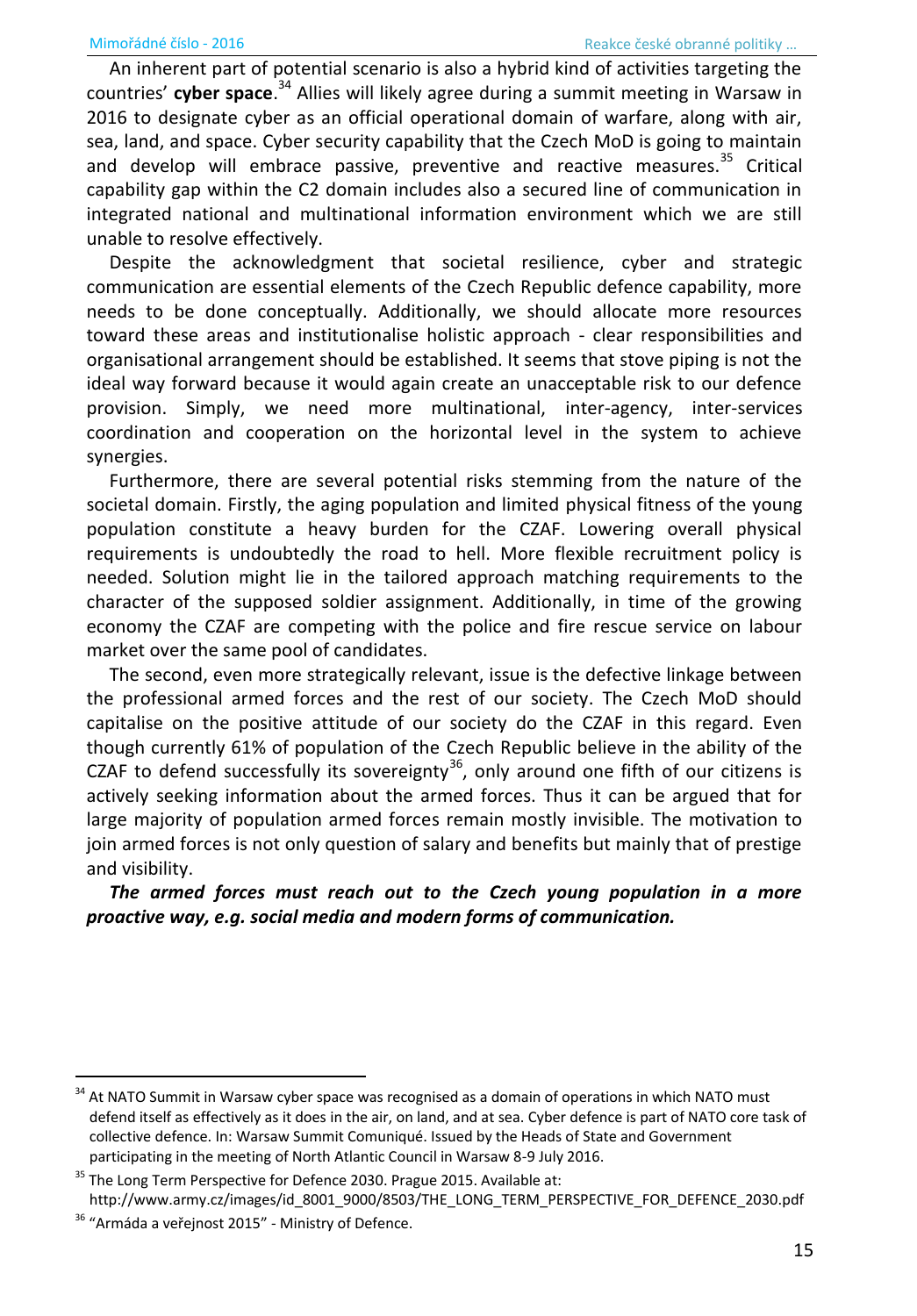### **CONCLUSION**

The authors of this paper intended to assess the scope of changes in the pursuit of the Czech Republic defence policy adaptation to the wide spectrum of security challenges, which are both military and non-military in their nature. This assessment was conducted in the context of a wider NATO response to the dynamic change of global security environment after 2014.

This article assessed the Czech Defence policy adaptation in the following domains: (1) political; (2) military; (3) administrative; (4) economical; and (5) societal and offers several ideas for further improvement.

It seems that the Czech political leadership's attitude to defence matters has evolved dramatically over the last two years, mostly due to the Russian aggression, influx of refugees and increasing scope of terrorist activities in European capitals. Outcome of this effort might be split into several areas. First of all, the decline of defence budget has been stopped and hopefully will be reversed in the near future (from current 1.06% to 1.44% of GDP by 2020), yet still far away from the NATO benchmark of 2%. Secondly, several strategic documents were amended so they reflect new security realities and implications, e.g. the Long Term Perspective for Defence 2030 and Concept of the Czech Armed Forces 2025 are based on different sets of strategic assumptions. Thirdly, the required capability of the armed forces is subject to reconsideration in order to enhance their preparedness and readiness. In addition to that the defence system, as a whole, requires enhanced resilience and proper functioning in terms of mobilisation of all society resources, both material and human. Nevertheless, implementation of the updated Czech defence policy still faces significant obstacles. Critical is the performance of the acquisition system and recruitment of young military professionals.

Key strategic level recommendations for the Czech defence policy reinforcement encompasses following ideas: (1) thoughtful amendment of the Czech political-military ambitions inadequately stipulated in the Czech Republic Defence Strategy while properly addressing the shift in our security environment; (2) reconsideration of our armed forces posture and readiness parameters based on the sound defence plan of the Czech Republic taking in consideration variety of employment modalities stemming from the set of potential planning scenarios; (3) ensuring sustainable support for defence policy implementation through the provision of adequate resources while keeping up with the political commitments made in Wales and Warsaw; (4) putting even more emphasis on effectiveness and efficiency, overall performance, enhanced transparency and accountability.

**Authors: Josef Procházka, Ph.D.,** born in 1966. He is graduated from the Military Academy Brno and General Staff Course in Brno. Doctoral study programme management of state defence, he graduated from the University of Defence Brno in 2005. 1990 - 1996 he served in the troops in the field of technological and automobile support; 1996-1999 staff posts at the General Staff and the Ministry of Defence, in area logistics and acquisition; 2000-2007 Institute for Strategic Studies Brno; 1999 - 2004 he served in SFOR and EUFOR missions, at the region of Bosnia and